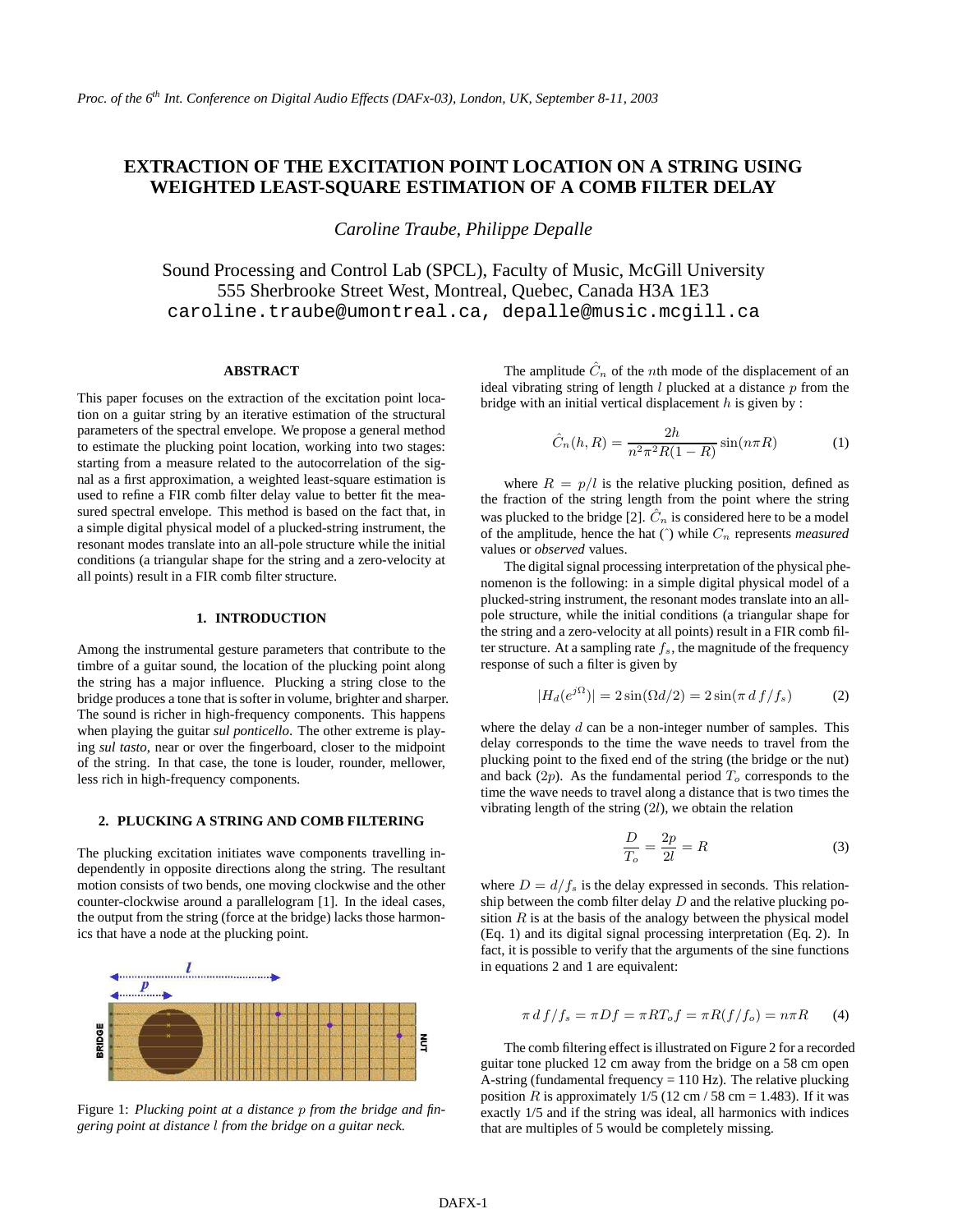

Figure 2: *Magnitude spectrum of a guitar tone, plucked at 12 cm from the bridge on a 58 cm string, showing the effect of the comb filtering with relative plucking position* R *close to 1/5.*

## **3. ESTIMATION OF COMB FILTER DELAY**

A simple way to estimate the plucking point location along the string from a recording could be to look for the missing harmonics in the spectrum ( $C_n = 0$ ). However, the string is usually not plucked exactly at a node of any of the lowest harmonics. That is why we propose in this paper a more general method to estimate the plucking point location, working into two stages: starting from a measure related to the autocorrelation of the signal as a first approximation, a weighted least-square estimation is used to refine the comb filter delay value to better fit the measured spectral envelope. This work builds on other methods proposed previously and reported in [3], [2] and [4], and can be easily extended to any situation that involves a comb filter.

#### **3.1. First Approximation from Log-Correlation**

The autocorrelation function  $a(\tau)$  of a periodic signal  $x(t)$  with fundamental period  $T<sub>o</sub>$  can be expressed in terms of its Fourier series coefficients  $C_n$  in the following way:

$$
a(\tau) = C_o^2 + \frac{1}{2} \sum_{n=1}^{\infty} C_n^2 \cos\left(\frac{2\pi}{T_o} n\tau\right)
$$
 (5)

While the long-term features of the autocorrelation function can be very useful to estimate the fundamental frequency of a periodic signal (since it should show a maximum at a lag corresponding to the fundamental period  $T<sub>o</sub>$ ), its short-term evolution can also tell us something about the plucking position.

Fig. 3 displays the plots of the autocorrelation function calculated for 12 recorded guitar tones plucked at various distances from the bridge on an open A-string (fundamental frequency  $= 110$  Hz). As expected, the graphs show a maximum around  $1/110 = 0.009$ seconds, the fundamental lag of the autocorrelation. One can also see that the autocorrelation takes on different shapes for different plucking positions but the information about the comb filter delay can not be extracted in an obvious way, directly from these graphs. As we want to detect the low amplitude harmonics, we modify the structure of the autocorrelation function by taking the log of the square of the Fourier coefficients (and by dropping the DC component). This emphasizes the contribution of low amplitude harmonics (around the *valleys* in the comb filter spectral envelope) by introducing large negative weighting coefficients. The obtained *log-correlation* is expressed as follows:

$$
\Gamma(\tau) = \sum_{n=1}^{N} \log(C_n^2) \cos\left(\frac{2\pi}{T_o} n\tau\right)
$$
 (6)



Figure 3: *Autocorrelation graphs for 12 guitar tones plucked at distances from the bridge ranging from 4 cm to 17 cm.*



Figure 4: *Log-correlation graphs for 12 guitar tones plucked at distances from the bridge ranging from 4 cm to 17 cm.*

Fig. 4 displays the log-correlation graphs for the same 12 recorded guitar tones (as for Fig. 3). As expected, those plots reveal an interesting pattern: the minimum appears around the location of the lag corresponding to the plucking position. Therefore, we can conclude that the relative plucking position can be approximated by the ratio

$$
R \approx \frac{\tau_{min}}{\tau_o} \tag{7}
$$

where  $\tau_{min}$  is the lag corresponding to the global minimum in the first half of the log-correlation period, and  $\tau_o$  is the lag corresponding to the fundamental period  $T<sub>o</sub>$ , as illustrated on Fig. 5.

A first approximation  $h<sub>o</sub>$  for the vertical displacement h is also needed in order to initialize the weighted least-square procedure.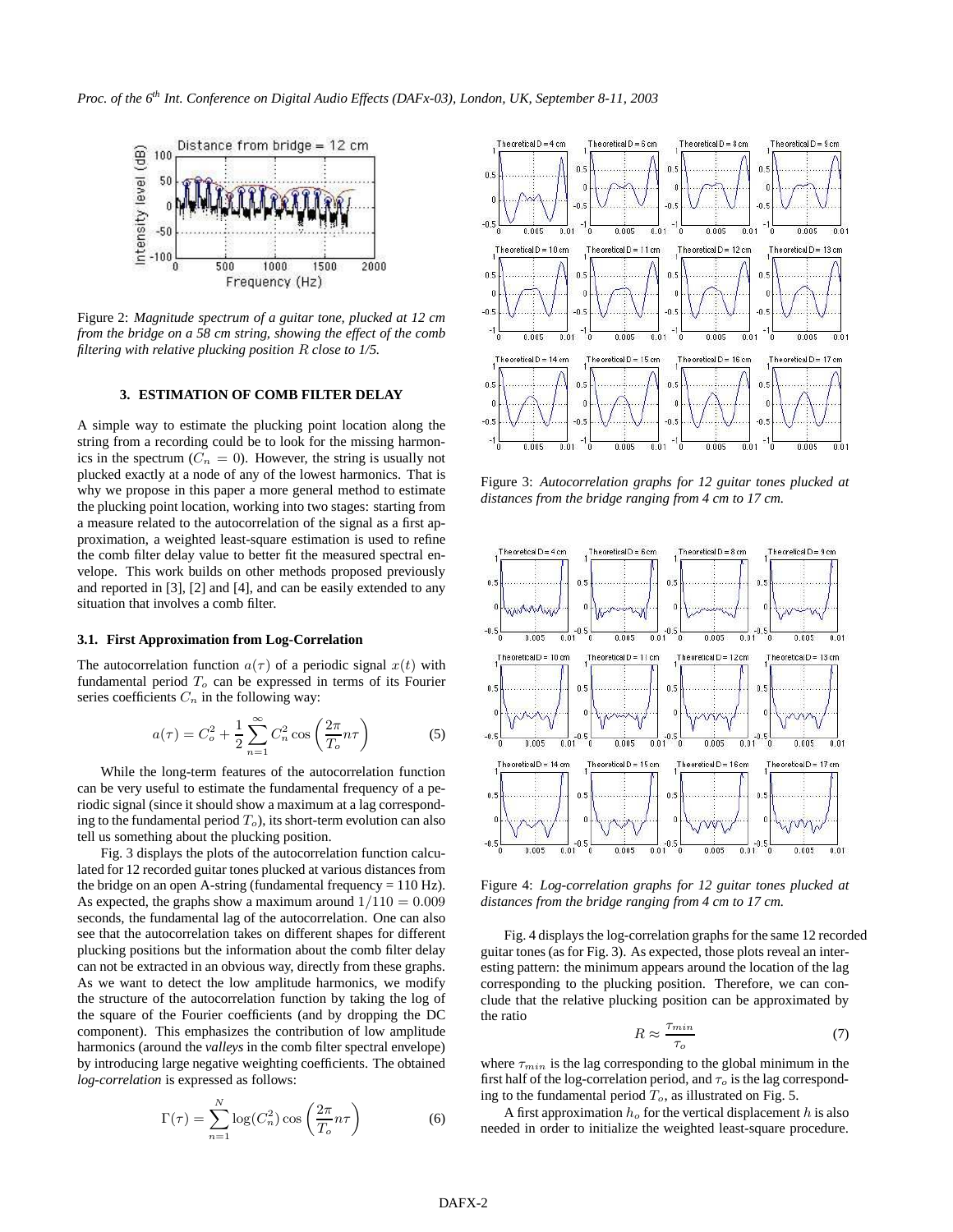

Figure 5: *Log-correlation for a guitar tone plucked 12 cm from the bridge on a 58 cm open A-string. Ratio*  $\frac{\tau_{min}}{\tau_o}$  provides a first *approximation for relative plucking position* R*.*

 $h<sub>o</sub>$  can be determined from the first approximation  $R<sub>o</sub>$  of R and the total power of the harmonic components in the observed spectrum  $\sum_{n \in I_{UV}} C_n^2$ ,  $\sum_{n\in I_W} C_n^2$ 

$$
h_o = R_o (1 - R_o) \frac{\pi}{2} \sqrt{\frac{\sum_{n \in I_W} C_n^2}{\sum_{n \in I_W} \frac{\sin^2(n \pi R_o)}{n^4}}}
$$
(8)

 $I_W$  refers to the set of harmonics that are given a significant weight in the second stage of the approximation (as described in the next section).

## **3.2. Iterative Refinement of** R **Value using Weighted Least-Square Estimation**

The second stage of the estimation consists in finding the values of  $h$  and  $R$  that minimize the distance between the theoretical expression of the ideal string magnitude spectrum  $\ddot{C}_n(h, R)$  (Eq. 1) and its observation  $C_n(h, R)$ . In fact, as illustrated on Fig. 6, we rather use the power coefficients  $C_n^2$  for which it is not necessary to recover the phase (the phase of  $C_n$  being 0 or  $\pi$ ).



Figure 6: *Estimation of comb filter delay in two stages.*

 $\hat{C}_n^2(h,R)$  is proportional to  $h^2$  and  $\sin^2(n\pi R)$  and is therefore a non linear expression in terms of  $h$  et  $R$ . A least-square estimation technique can still be used after linearizing  $\hat{C}_n^2(h, R)$  with a first order Taylor's series approximation about a first approximation  $R_o$  of R and  $h_o$  of the height h of the string displacement. It leads to an expression of  $\hat{C}_n^2(h,R)$  as a linear combination of the two correcting values  $\Delta h = h - h_o$  and  $\Delta R = R - R_o$  (omitting the  $2/\pi^2$  factor):

$$
\hat{C}_n^2(h, R) = \hat{C}_n^2(h_o, R_o) + \alpha_n \Delta h + \beta_n \Delta R \tag{9}
$$

where

$$
\hat{C}_n^2(h_o, R_o) = \left(\frac{h_o \sin(n\pi R_o)}{n^2 R_o (1 - Ro)}\right)^2
$$
  
\n
$$
\alpha_n = 2h_o \left(\frac{\sin(n\pi R_o)}{n^2 R_o (1 - Ro)}\right)^2
$$
  
\n
$$
\beta_n = n\pi \left(\frac{h_o}{n^2 R_o (1 - R_o)}\right)^2 \sin(2n\pi R_o)
$$
  
\n
$$
+ \frac{2(2R_o - 1)}{R_o (1 - R_o)} \left(\frac{h_o \sin(n\pi R_o)}{n^2 R_o (1 - Ro)}\right)^2
$$

In matrix form, Eq. 9 can be expressed as

$$
[\hat{C}_n^2(h, R) - \hat{C}_n^2(h_o, R_o)] = [\alpha_n \quad \beta_n] \cdot [\frac{\Delta h}{\Delta R}]
$$
(10)  

$$
\hat{Y} = AX
$$
(11)

where  $\hat{Y}$  is the vector of differences between the estimated power spectrum and its first approximation. Since A is a  $N \times$ 2 matrix, the solution to Eq. 11 can be obtained using pseudoinverse  $(A^T A)^{-1} A^T$  or, for better results, its weighted version  $(A^TWA)^{-1}A^TW$  where W is a  $(N \times N)$  diagonal matrix containing the weights for the least-square errors. The weighting function can be used to select particular ranges of frequencies or reject components that are known for deviating from the theoretical comb filter model (near resonant frequencies of the guitar body for example). A good weighting curve is one that combines a bell curve and a positive sloped ramp. The bell curve increases the contribution of the components in the valleys of the spectrum and the ramp gives more weight to higher order and weaker harmonics over the whole range of the spectrum.

Finally, the correcting values for  $h$  and  $R$  are obtained with

$$
\left[\begin{array}{c} \Delta h\\ \Delta R \end{array}\right] = \left[ \left( A^T W A \right)^{-1} A^T W \right] \cdot \left[ C_n^2 - \hat{C}_n^2 (h_o, R_o) \right]
$$

minimizing the distance between the model and the observation  $||\hat{C}_n^2 - C_n^2||$  in a least-square sense. Then, the two parameters R and h are iteratively refined using  $h_o + \Delta h$  and  $R_o + \Delta R$  as second approximations and so on.

Between 3 to 10 iterations are generally needed to converge with a criterion error  $\epsilon$  =  $\frac{R_k - R_{k-1}}{R_k}$ the number of iterations decreases with the accuracy of the first  $\left| \frac{R_{k-1}}{R_k} \right|$  < 0.001. As expected, approximation. If the first approximation is very rough ( $\epsilon \simeq 0.5$ ), the number of iterations can increase to about 40 but the algorithm still converges to the right value of  $R$  (and  $h$ ).

Fig. 7 displays the plots of the power spectrum of the 12 guitar tones together with the profile of the comb filter before and after iterative refinement. Fig. 8 displays the graph of the estimated plucking position  $\hat{p}$  vs the actual distance from the bridge  $p$ in centimeters for the 12 guitar tones. The diagonal line indicates the target of the estimation (the actual value). The upper window displays a first approximation (obtained with log-correlation for example). The lower window shows the improvement achieved after refinement of  $R$  value using weigthed least-square estimation. For this data set, the average error is 0.78 cm for the first approximation and then is reduced to 0.18 cm after refinement.